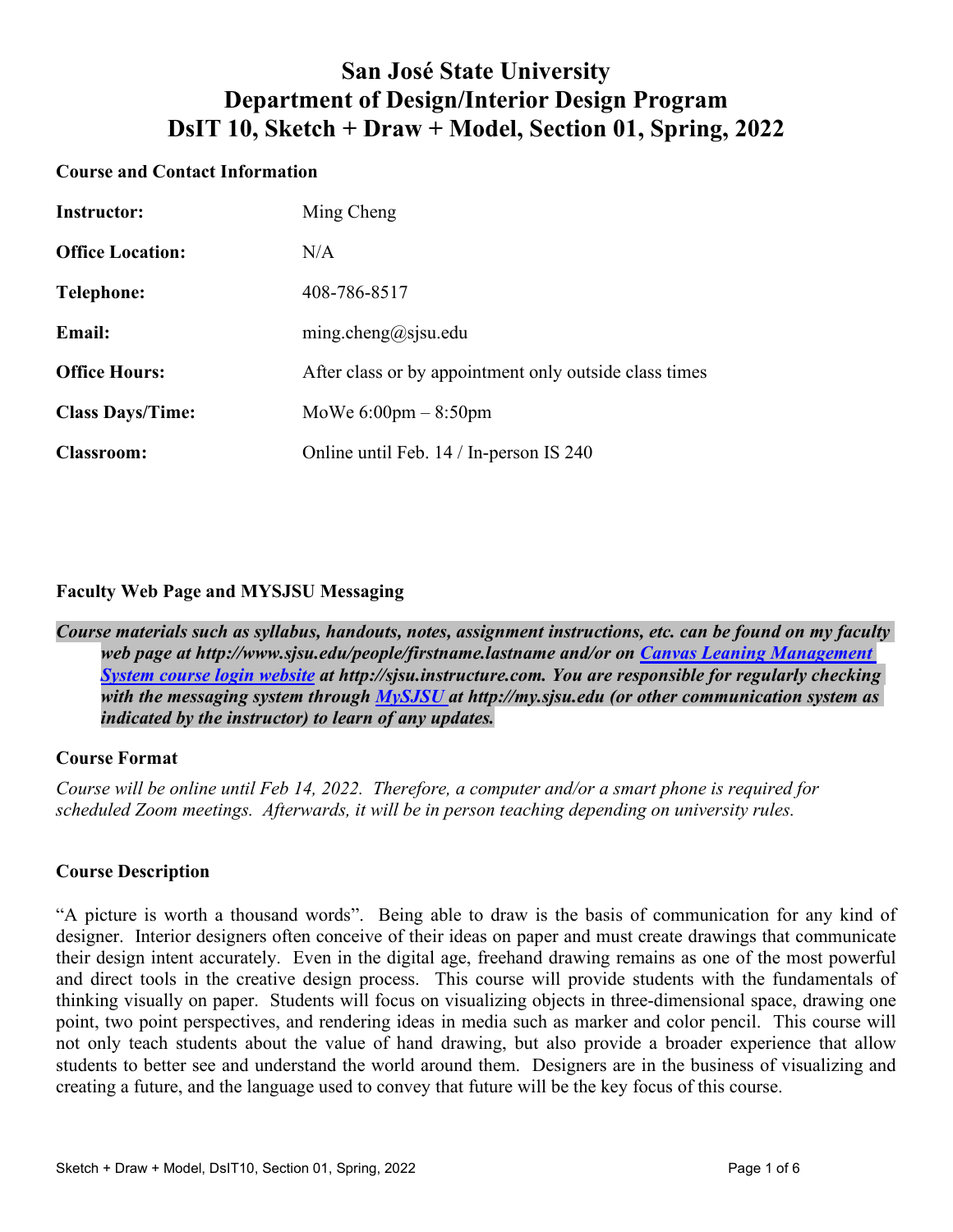# **Course Goals**

In this course, students will focus on how to construct one point and two point perspective from plans and elevations. They will also learn how to recognize light, shadow, shading, and reflections of objects. The course will also focus on rendering with different media such as pencil, color pencil, marker, as well as using computer to enhance freehand drawings. By the end of the course, students will have a good understanding of looking things in three-dimensional perspective and be able to represent the spatial elements using freehand skills.

## **Course Learning Outcomes (CLO)**

Upon successful completion of this course, students will be able to:

- 1. Recognize one point and two point perspective
- 2. Set up proportion and grids in one point and two point perspective
- 3. Draw standard geometrical elements in perspective
- 4. Draw non-rectilinear geometrical elements in perspective
- 5. Recognize lighting, shading, shadows, and reflection in perspective
- 6. Have fundamental rendering skills in different media
- 7. Create a complete perspective from scratch, including people, furniture, lighting, and shadows

#### **Other technology requirements / equipment / material**

Students will need to have access to a computer for the latter part of the course, preferably one with picture editing software such as Adobe Photoshop or similar. Other equipment / material for the course includes, but not limited to:

- 1. Pencils (one or two each) 2B, B, 2H
- 2. Sketch book, preferably for mixed media, 9"x12"
- 3. Eraser (Staedtler Mars or similar)
- 4. Copic markers or similar, below is a recommended list, but not limited to:

light brown for your floor (copic E33, prisma color "light walnut") or similar

dark brown for your cabinetry, countertop (copic E19, E29, prisma color "goldenrod") or similar

light green for your trees (copic G82, YG93, G99) or similar

light blue for the sky, window (copic BG0000, BG10, BG53) or similar

#### **Course Requirements and Assignments**

Students will be engaged in demos and practice sessions during class meeting times and they will be assessed on engagement in those activities in their "Participation grade". Students will have homework assignments to do outside of class (up to 12 hours per week) that includes sketching, finishing up in-class assignments, and reading.

"Success in this course is based on the expectation that students will spend, for each unit of credit, a minimum of 45 hours over the length of the course (normally three hours per unit per week) for instruction, preparation/studying, or course related activities, including but not limited to internships, labs, and clinical practice. Other course structures will have equivalent workload expectations as described in the syllabus."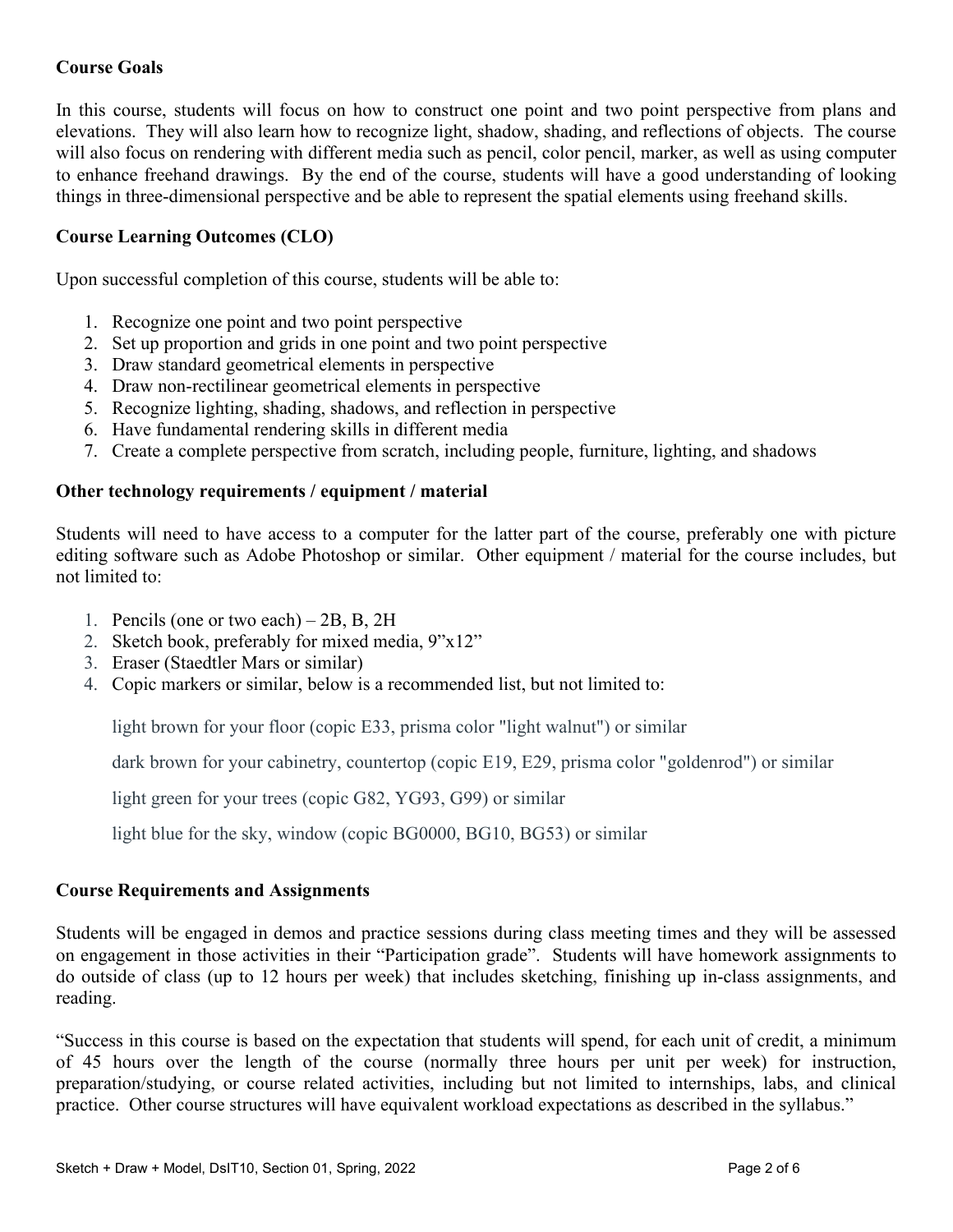## **Final Examination**

The final project for the class will be to combination of skills for everything learned in the class, and will be introduced around week 14. Students will have three weeks to work on it in class/at home, ask questions, and discuss if need be. The final will be due on May 16, 2022, the last day for the class.

## **Grading Information**

Grading will follow the standard SJSU A-F system:

A+, A, A =  $100 \sim 91\%$ B+, B, B- =  $90 \sim 81\%$ C+, C, C- =  $80 \sim 71\%$  $D = 70\% \sim 61\%$  $F =$ Below 60%

Grading is weighted as follows: Projects / Research  $= 40\%$ Participation  $= 5\%$ Midterm  $= 15\%$ Final  $= 20\%$ In-class assignments, sketch book =  $20\%$ 

Project grade will be based on following categories:

- **1. Cleanliness of the finish product:** No one likes to see messy work! Lines must be clean and sharp; line-weights must be clearly represented if applicable. For assignments learning about construction lines, they need to be clearly represented, and differentiated from regular outlines.
- **2. Follow instructions:** Although student creativity is encouraged, you need to master the rules before you break them!
- 3. **Completion of work:** It's better to try and fail, than not try at all!

Sketch book / In-class assignments:

To develop a habit of drawing, students are required to participate in sketching activity for the class. Aside from that, students are to keep a sketchbook throughout the semester. In-class assignments will be based on the topic, or the handout given, while the sketchbook will be from topics given as a supplement. Both the sketchbook and the in-class assignments will only be graded on the two things – whether or not the student has done the work, and if they have followed the instructions.

All projects are due on time. No late work is accepted. Any project throughout the semester may be "redone" (must have been turned in on time the first time) for a better grade. Sketchbooks are checked every three weeks, while the in-class assignments are due the following week. Projects will have their own due dates. Project re-do be turned in anytime during the semester, as long as they are turned in on due date the first time. The Interior Design program requires a 3.0 GPA to graduate, therefore, a B or better is required if you are an Interior Design Major. The Participation grade in this course will be assessed through your engagement in work or practice sessions, as well as critiques each week. Actively engaging and exhibiting lifelong learning skills during class are the mode by which participation is assessed.

### **Classroom Protocol**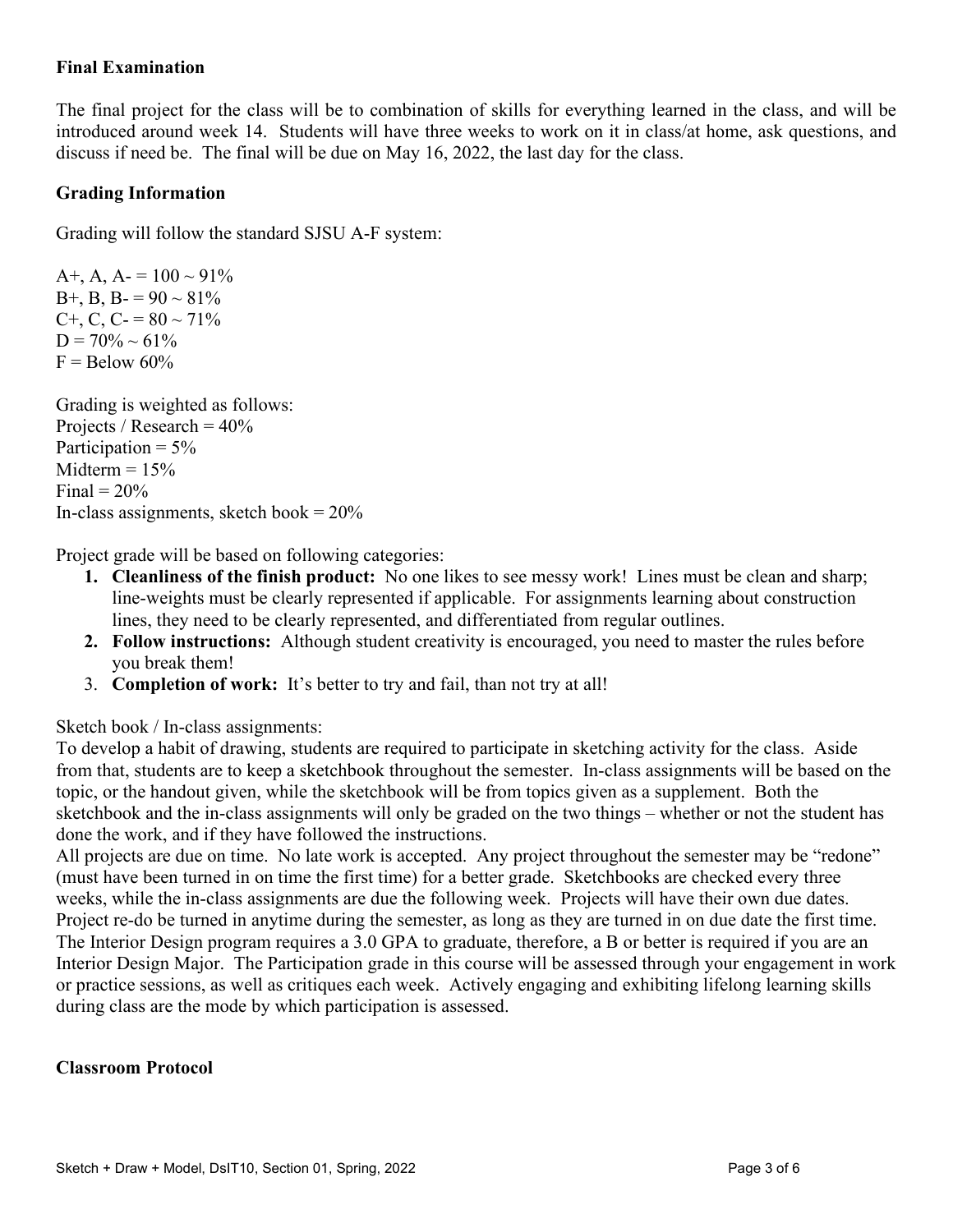Active participation in class activities is a significant factor in a student's success in the Interior Design program. Active learning facilitates mental growth, skill enhancement, creates a lifelong learner and improves the necessary skill of drawing and sketching. Students are expected to be on time to class Zoom meetings. The class will start by discussion of subjects taught in the previous class, then follow by demos and class activities. Students are to be respectful of the instructor and their peers and any disruptive activities in the class Zoom meeting will result in the student being asked to leave the meeting. If a student encounters any problems that inhibit their ability to participate in the class, please provide as much advance notice as possible to the instructor.

# **University Policies**

Per University Policy S16-9, university-wide policy information relevant to all courses, such as academic integrity, accommodations, etc. will be available on Office of Graduate and Undergraduate Programs' Syllabus Information web page at http://www.sjsu.edu/gup/syllabusinfo/" Make sure to review these university policies and resources.

# **DsIT10 / Sketch + Draw + Model, Section 01**

# **MoWe 6:00-8:50PM, Fall 2021, Course Schedule**

| Week           | Date         | <b>Topics, Readings, Assignments, Deadlines</b>                                                                              |
|----------------|--------------|------------------------------------------------------------------------------------------------------------------------------|
| $\mathbf{1}$   | 1/26/22<br>W | Introduction to class, showing materials required, class expectation, goals,<br>showing past examples                        |
| $\overline{2}$ | 1/31/22<br>M | Introduction to proportion, composition<br>In class: Sketching exercise                                                      |
| $\overline{2}$ | 2/02/22<br>W | Recognize terms in 1P perspectives<br>In class: Perspective sketching exercise                                               |
| 3              | 2/07/22<br>M | Recognize terms in 1P perspectives<br>In class: Perspective sketching exercise<br><b>Last Day to Drop Class</b>              |
| 3              | 2/09/22<br>W | <b>Project #1:</b> Draw from picture using proportion, depth, layer<br>Demo: Setting up drawing<br>In class: Work on project |
| $\overline{4}$ | 2/14/22<br>M | Work day for Project #1<br>Sketchbook check #1 due<br><b>Last Day to Add Class</b>                                           |

### **(Course outline subjected to change according to pace of class)**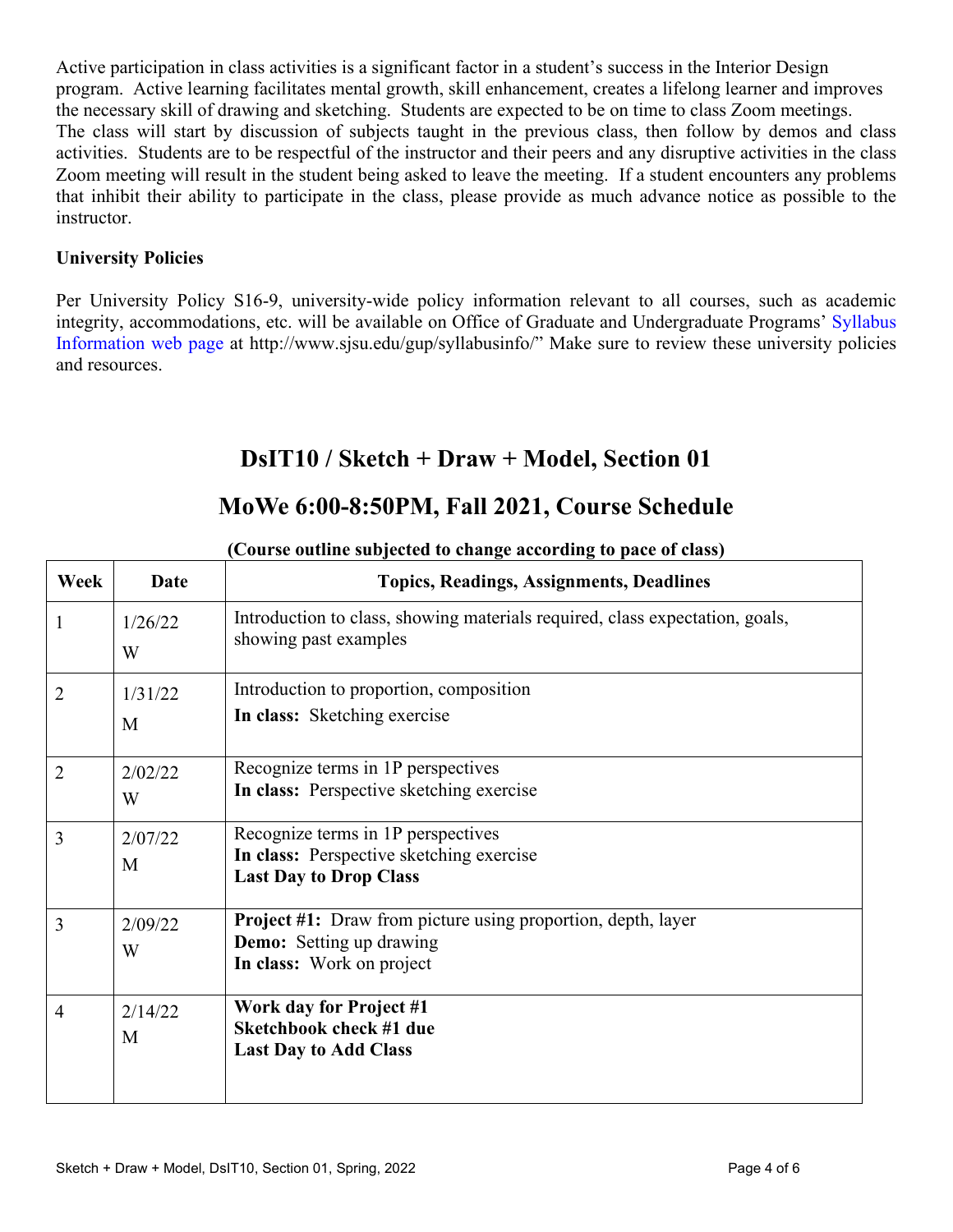| Week           | Date         | <b>Topics, Readings, Assignments, Deadlines</b>                                                                                                |
|----------------|--------------|------------------------------------------------------------------------------------------------------------------------------------------------|
| $\overline{4}$ | 2/16/22<br>W | <b>Work day for Project #1</b><br>In class: Marker render exercise 1                                                                           |
| 5              | 2/21/22<br>M | Last day to work for Project #1<br>Project #1 due at end of class                                                                              |
| 5              | 2/23/22<br>W | <b>Project #2:</b> Setting up 1P perspective drawings<br>In class: Sketching exercise for 1P perspective                                       |
| 6              | 2/28/22<br>M | <b>Project #2:</b> Draw 1P perspective from floor plan<br><b>Demo:</b> Setting up drawing<br>In class: Work on project                         |
| 6              | 3/02/22<br>W | Work day for Project #2                                                                                                                        |
| $\overline{7}$ | 3/07/22<br>M | Work day for Project #2<br>In class: Marker render exercise 2                                                                                  |
| $\overline{7}$ | 3/09/22<br>W | Work day for Project #2<br><b>Sketchbook check #2 due</b>                                                                                      |
| 8              | 3/14/22<br>M | Last day to work for Project #2<br>Project #2 due at end of class                                                                              |
| 8              | 3/16/22<br>W | <b>Project #3:</b> Drawing 2P perspective from floor plan<br>Talk about the Midterm Project<br>In class: Sketching exercise for 2P perspective |
| 9              | 3/21/22<br>M | Work day for Project #3<br>In class: Marker render exercise 3                                                                                  |
| 9              | 3/23/22<br>W | Midterm: Draw 1P free hand                                                                                                                     |
| 10             | 3/28/22<br>M | <b>Spring Recess</b>                                                                                                                           |
| 10             | 3/30/22<br>W | <b>Spring Recess</b>                                                                                                                           |
| 11             | 4/04/22<br>M | Work day for Project #3<br>In class: Marker render exercise 4                                                                                  |
| 11             | 4/06/22<br>W | Last day to work for Project #3<br>Project #3 due at end of class                                                                              |